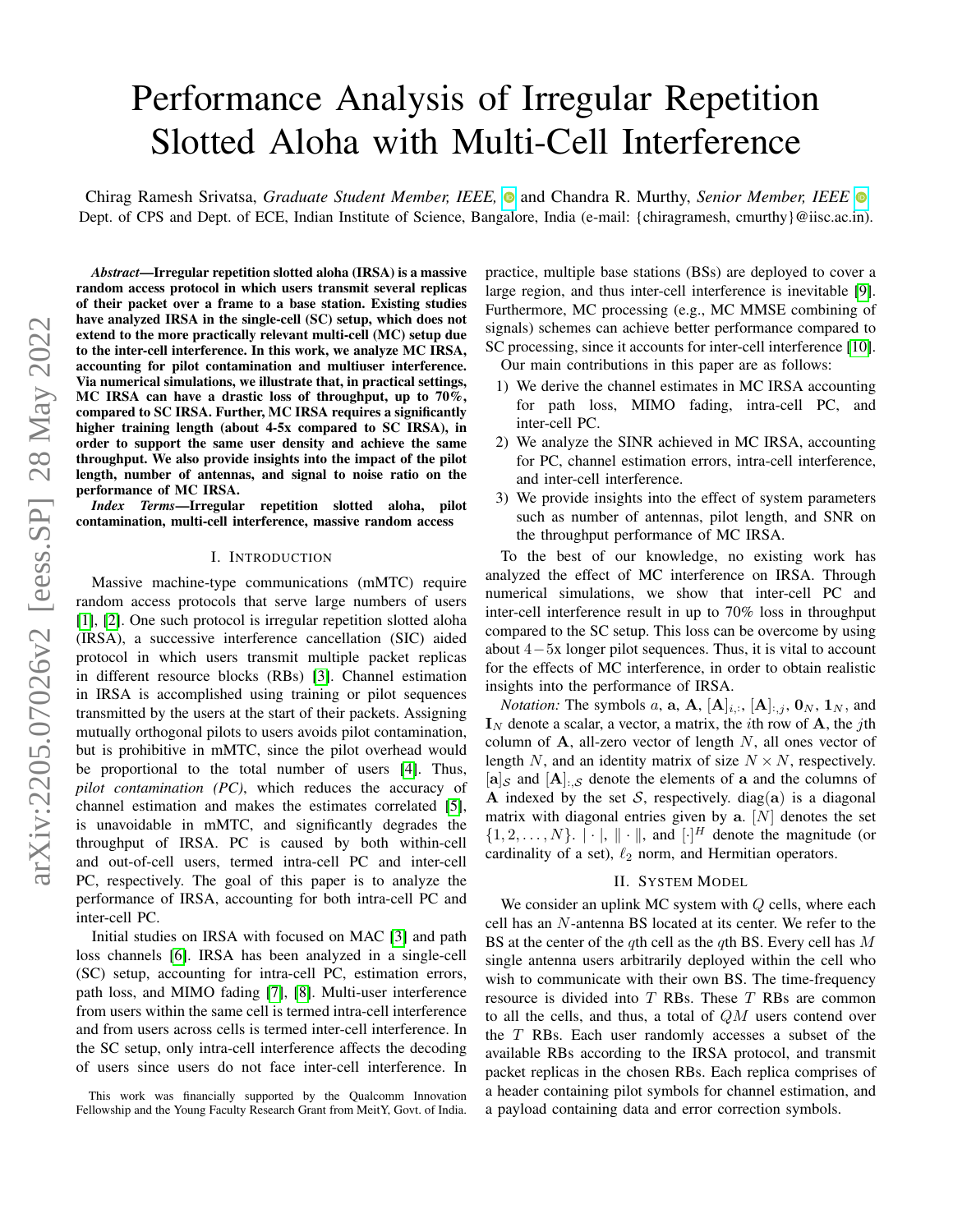

Fig. 1: An uplink MC system with Q cells.

The access of the RBs by the users can be represented by an access pattern matrix  $\mathbf{G} = [\mathbf{G}_1, \mathbf{G}_2, \dots, \mathbf{G}_Q] \in \{0, 1\}^{T \times QM}$ . Here  $G_j \in \{0,1\}^{T \times M}$  represents the access pattern matrix of the users in the jth cell, and  $g_{tji} = [\mathbf{G}_j]_{ti}$  is the access coefficient such that  $g_{tji} = 1$  if the *i*th user in the *j*th cell transmits in the tth RB, and  $g_{tji} = 0$  otherwise. The *i*th user in the jth cell samples its repetition factor  $d_{ji}$  from a preset probability distribution. It then chooses  $d_{ji}$  RBs from the  $T$  RBs uniformly at random for transmission. The access pattern matrix is known at the BS, which is made possible by using pseudo-random matrices generated from a seed that is available at the BS and the users [\[8\]](#page-5-7). This can be done in an offline fashion.

The received signal at any BS in the tth RB is a superposition of the packets transmitted by the users who choose to transmit in the tth RB, across all cells. In the pilot phase, the *i*th user in the *j*th cell transmits a pilot  $\mathbf{p}_{ji} \in \mathbb{C}^{\tau}$  in all the RBs that it has chosen to transmit in, where  $\tau$  denotes the length of the pilot sequence. The received pilot signal at the qth BS in the tth RB, denoted by  $\mathbf{Y}_{tq}^p \in \mathbb{C}^{\tilde{N} \times \tau}$ , is

$$
\mathbf{Y}_{tq}^p = \sum_{j=1}^Q \sum_{i=1}^M g_{tji} \mathbf{h}_{tji}^q \mathbf{p}_{ji}^H + \mathbf{N}_{tq}^p, \tag{1}
$$

where  $N_{tq}^{p} \in \mathbb{C}^{N \times \tau}$  is the additive complex white Gaussian noise at the qth BS with  $[\mathbf{N}_{tq}^p]_{nr} \stackrel{\text{i.i.d.}}{\sim} C\mathcal{N}(0, N_0)$   $\forall n \in$ [N],  $r \in [\tau]$  and  $t \in [T]$ , and  $N_0$  is the noise variance. Here,  $\mathbf{h}_{tji}^q \in \mathbb{C}^N$  is the uplink channel vector between the ith user in the jth cell and the  $q$ th BS on the  $t$ th RB. The fading is modeled as block-fading, quasi-static and Rayleigh distributed. The uplink channel is distributed as  $h_{tji}^q \overset{\text{i.i.d.}}{\sim}$  $\mathcal{CN}(\mathbf{0}_N, \beta_{ji}^q \sigma_h^2 \mathbf{I}_N), \forall t \in [T], i \in [M]$  and  $j \in [Q]$ , where  $\sigma_h^2$  is the fading variance, and  $\beta_{ji}^q$  is the path loss coefficient between the *i*th user in the *j*th cell and the *q*th BS.

In the data phase, the received data signal at the  $q$ th BS in the *t*th RB is denoted by  $y_{tq} \in \mathbb{C}^N$  and is given by

$$
\mathbf{y}_{tq} = \sum_{j=1}^{Q} \sum_{i=1}^{M} g_{tji} \mathbf{h}_{tji}^{q} x_{ji} + \mathbf{n}_{tq}, \tag{2}
$$

where  $x_{ji}$  is a data symbol with  $\mathbb{E}[x_{ji}] = 0$  and  $\mathbb{E}[|x_{ji}|^2] =$  $p_{ji}$ , i.e., with transmit power  $p_{ji}$ , and  $n_{tq} \in \mathbb{C}^{N}$  is the complex additive white Gaussian noise at the BS, with  $[\mathbf{n}_{tq}]_n \stackrel{\text{i.i.d.}}{\sim}$   $\mathcal{CN}(0, N_0), \forall n \in [N]$  and  $t \in [T]$ .

<span id="page-1-2"></span>*1) SIC-based Decoding:* In this work, the decoding of a packet is abstracted into an signal to interference plus noise ratio (SINR) threshold model. Here, if the SINR of a packet in a given RB in any decoding iteration exceeds a threshold  $\gamma_{\text{th}}$ , then the packet can be decoded correctly [\[6\]](#page-5-5), [\[11\]](#page-5-10).

We now describe the performance evaluation of IRSA via the SINR threshold model. In each cell, the BS computes channel estimates and the SINRs of all users in all RBs. If it finds a user with SINR  $\geq \gamma_{th}$  in some RB, it marks that user's packet as decoded, and performs SIC from all RBs in which the same user has transmitted a replica. This process of estimation and decoding is carried out iteratively. Decoding stops when no more users are decoded in two successive iterations. The throughput is calculated as the number of correctly decoded packets divided by the number of RBs.

*2) Power Control:* To ensure fairness among users within each cell, we implement a power control policy. Each user performs path loss inversion with respect to the BS in its own cell  $[12]$ . That is, the *i*th user in the *j*th cell transmits its symbol  $x_{ji}$  at a power  $p_{ji}$ , i.e.,  $\mathbb{E}[|x_{ji}|^2] = p_{ji}$ , according to  $p_{ji} = P/\beta_{ji}^j$ , where P is a design parameter. The same power control policy is used in the pilot phase where the transmit power of the *i*th user in the *j*th cell is  $p_{ji}^P = P_\tau / \beta_{ji}^j$ , and  $P_{\tau} \geq P$  is a design parameter, with  $\|\mathbf{p}_{ji}\|^2 = \tau p_{ji}^B$ . This ensures a uniform SNR at the BS across all users, with the pilot SNR being  $P_{\tau} \sigma_h^2/N_0$  and the data SNR being  $P \sigma_h^2/N_0$ . This ensures the power disparity between cell edge users and users located near the BS is reduced, thus ensuring fairness [\[12\]](#page-5-11).

## <span id="page-1-0"></span>III. CHANNEL ESTIMATION

Channel estimation is performed based on the received pilot signal in each cell. The signals and the channel estimates are indexed by the decoding iteration  $k$ , since they are recomputed in every iteration. We denote the set of users in the jth cell who have not yet been decoded up to the kth decoding iteration by  $\mathcal{S}_{kj}$ . For some  $m \in \mathcal{S}_{kj}$ , let  $\overline{\mathcal{S}}_{kj}^m \triangleq \mathcal{S}_{kj} \setminus \{m\}$ , with  $\mathcal{S}_{1j} = [M]$ . Let the set of all cell indices be denoted by  $\mathcal{Q} \triangleq \{1, 2, \ldots, Q\},\$ and let  $\mathcal{Q}^q \triangleq \mathcal{Q} \setminus \{q\}$ . The received pilot signal at the qth BS in the tth RB in the kth decoding iteration is given by

$$
\mathbf{Y}_{tq}^{pk} = \sum_{i \in \mathcal{S}_{kq}} g_{tqi} \mathbf{h}_{tqi}^q \mathbf{p}_{qi}^H + \sum_{j \in \mathcal{Q}^q} \sum_{i \in \mathcal{S}_{1j}} g_{tji} \mathbf{h}_{tji}^q \mathbf{p}_{ji}^H + \mathbf{N}_{tq}^p, (3)
$$

where the first term contains signals from users within the  $q$ th cell who have not yet been decoded up to the  $k$ th decoding iteration, i.e.,  $\forall i \in S_{kq}$ . The second term contains signals from all users outside the qth cell, i.e., from every  $i \in S_{1j}, \forall j \in \mathcal{Q}^q$ . We note that there is no coordination among BSs, and thus, all the users outside the  $q$ th cell do not get decoded by the qth BS, and they permanently interfere with the decoding of users in other cells, across all the decoding iterations.

<span id="page-1-1"></span>Let  $\mathcal{G}_{tq} \triangleq \{i \in \mathcal{S}_{1q} | g_{tqi} = 1\}$  denote the set of users within the qth cell who have transmitted in the tth RB, with  $M_{ta} =$  $|\mathcal{G}_{ta}|$ . We denote the set of users in the qth cell who have transmitted on the tth RB but have not yet been decoded up to the kth decoding iteration by  $\mathcal{M}_{tq}^{qk} \triangleq \dot{G}_{tq} \cap \mathcal{S}_{kq}$ , with  $M_{tq}^{qk} \triangleq$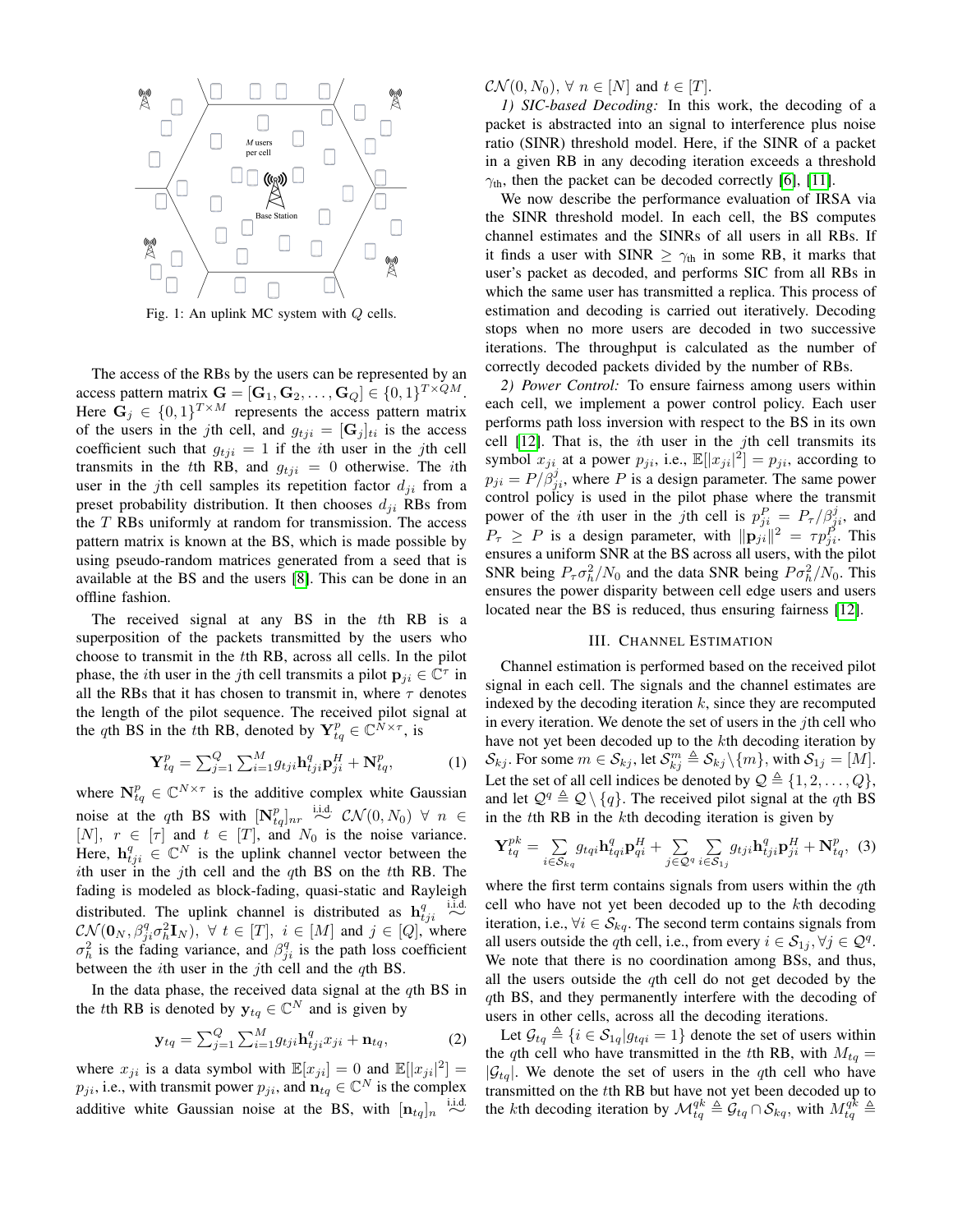$|\mathcal{M}_{tq}^{qk}|$ . Let  $\mathbf{H}_{tj}^q \triangleq [\mathbf{h}_{tj1}^q, \mathbf{h}_{tj2}^q, \dots \mathbf{h}_{tjM}^q]$  contain the uplink channels between all the users in the j<sup>th</sup> cell and the  $q$ th BS, with  $\mathbf{H}_{tq}^{qk} \triangleq [\mathbf{H}_{tq}^q]_{:, \mathcal{M}_{tq}^{qk}}$  and  $\mathbf{H}_{tj}^{qk} \triangleq [\mathbf{H}_{tj}^q]_{:, \mathcal{G}_{tj}}, \forall j \in \mathcal{Q}^q$ . Let  ${\bf P}_j \triangleq [{\bf p}_{j1}, {\bf p}_{j2}, \ldots, {\bf p}_{jM}]$  contain the pilots of all users within the jth cell, with  $\mathbf{P}_{tq}^{qk} \triangleq [\mathbf{P}_q]_{:, \mathcal{M}_{tq}^{qk}}$  and  $\mathbf{P}_{tj}^{qk} \triangleq [\mathbf{P}_j]_{:, \mathcal{G}_{tj}}, \forall j \in$  $\mathcal{Q}^q$ . Let  $\mathbf{B}_j^q \triangleq \sigma_h^2 \text{diag}(\beta_{j1}^q, \beta_{j2}^q, \ldots, \beta_{jM}^q)$  contain the path loss coefficients between the users within the jth cell and the  $q$ th BS, with  $\mathbf{B}_{tq}^{qk} \triangleq [\mathbf{B}_{q}^{q}]_{:, \mathcal{M}_{tq}^{qk}}$  and  $\mathbf{B}_{tj}^{qk} \triangleq [\mathbf{B}_{j}^{q}]_{:, \mathcal{G}_{tj}}, \forall j \in \mathcal{Q}^{q}$ . Thus, the received pilot signal from [\(3\)](#page-1-0) can be written as

$$
\mathbf{Y}_{tq}^{pk}=\mathbf{H}_{tq}^{qk}\mathbf{P}_{tq}^{qkH}+\sum_{j\in\mathcal{Q}^q}\mathbf{H}_{tj}^{qk}\mathbf{P}_{tj}^{qkH}+\mathbf{N}_{tq}^p=\bar{\mathbf{H}}_{tq}^{qk}\bar{\mathbf{P}}_{tq}^{kH}+\mathbf{N}_{tq}^p,
$$

where  $\bar{\mathbf{H}}_{tq}^{qk} \triangleq [\mathbf{H}_{tq}^{qk}, \mathbf{H}_{t1}^{qk}, \dots, \mathbf{H}_{tq-1}^{qk}, \mathbf{H}_{tq+1}^{qk}, \dots, \mathbf{H}_{tQ}^{qk}] \in$  $\mathbb{C}^{N\times \bar{M}^{qk}_{tq}},$  with  $\bar{M}^{q\bar{k}}_{tq}\ \triangleq\ M^{qk}_{tq}\ + \ \sum_{j\in\mathcal{Q}^q}M_{tj},$  and  $\bar{\mathbf{P}}^{\bar{k}}_{tq}\ \triangleq\ 1$  $[{\bf P}^{qk}_{tq}, {\bf P}^{qk}_{t1}, \ldots, {\bf P}^{qk}_{tq-1}, {\bf P}^{qk}_{tq+1}, \ldots, {\bf P}^{qk}_{tQ}] \quad \in \quad \mathbb{C}^{\tau \times \bar{M}^{qk}_{tq}}.$  We  $\text{define} \;\; \bar{\mathbf{B}}_{tq}^{qk} \;\; \triangleq \;\; \left[\mathbf{B}_{tq}^{qk}, \bar{\mathbf{B}}_{t1}^{{qk}}, \ldots, \mathbf{B}_{tq-1}^{{qk}}, \mathbf{B}_{tq+1}^{{qk}}, \ldots, \mathbf{B}_{tQ}^{{qk}} \right] \;\; \in$  $\mathbb{C}^{\bar{M}_{tq}^{qk} \times \bar{M}_{tq}^{qk}}$  to derive the channel estimate. Let  $\bar{\mathbf{C}}_{t_i}^{qk} \triangleq$  $\bar{\mathbf{P}}_{tq}^k \bar{\mathbf{B}}_{tq}^{qk} (\bar{\mathbf{P}}_{tq}^{kH} \bar{\mathbf{P}}_{tq}^k \bar{\mathbf{B}}_{tq}^{qk} ~+~ N_0 \mathbf{I}_{\bar{M}_{tq}^{qk}})^{-1}$ , be split as  $\bar{\mathbf{C}}_{t}^{\bar{q}k}$  =  $[\mathbf{C}_{tq}^{qk}, \mathbf{C}_{t1}^{qk}, \dots, \mathbf{C}_{tq-1}^{qk}, \mathbf{C}_{tq+1}^{qk}, \dots, \mathbf{C}_{tQ}^{qk}],$  and  $\mathbf{c}_{tji}^{qk} \triangleq [\mathbf{C}_{tj}^{qk}]_{:,i}$ .

<span id="page-2-0"></span>Theorem 1. *The minimum mean squared error (MMSE)*  $\hat{\Pi}^{ak}_{tq}$  of  $\tilde{\mathbf{H}}^{qk}_{tq}$  in the  $t$ th RB in the  $k$ th decoding *iteration at the* q*th BS can be calculated as*

$$
\hat{\mathbf{H}}_{tq}^{qk} = \mathbf{Y}_{tq}^{pk} \bar{\mathbf{P}}_{tq}^{k} \bar{\mathbf{B}}_{tq}^{qk} (\bar{\mathbf{P}}_{tq}^{kH} \bar{\mathbf{P}}_{tq}^{k} \bar{\mathbf{B}}_{tq}^{qk} + N_0 \mathbf{I}_{\bar{M}_{tq}^{qk}})^{-1}.
$$
 (4)

*Further, the estimation error*  $\tilde{\mathbf{h}}_{tji}^{qk} \triangleq \hat{\mathbf{h}}_{tji}^{qk} - \mathbf{h}_{tji}^{q}$  is distributed  $as \tilde{\mathbf{h}}_{tji}^{qk} \sim \mathcal{CN}(\mathbf{0}_N, \delta_{tji}^{qk} \mathbf{I}_N)$ *, where*  $\delta_{tji}^{qk}$  is calculated as

$$
\delta_{tji}^{qk} = \beta_{ji}^{q} \sigma_h^2 \begin{pmatrix} N_0 || \mathbf{c}_{tji}^{qk} ||^2 + \sum_{n \in \mathcal{S}_{kj}^i} |\mathbf{p}_{qn}^H \mathbf{c}_{tji}^{qk} |^2 g_{tqn} \beta_{qn}^q \sigma_h^2 \\ + \sum_{l \in \mathcal{Q}^q} \sum_{n \in \mathcal{S}_{1j}} |\mathbf{p}_{ln}^H \mathbf{c}_{tji}^{qk} |^2 g_{tln} \beta_{ln}^q \sigma_h^2 \\ N_0 || \mathbf{c}_{tji}^{qk} ||^2 + \sum_{n \in \mathcal{S}_{kj}} |\mathbf{p}_{qn}^H \mathbf{c}_{tji}^{qk} |^2 g_{tqn} \beta_{qn}^q \sigma_h^2 \\ + \sum_{l \in \mathcal{Q}^q} \sum_{n \in \mathcal{S}_{1j}} |\mathbf{p}_{ln}^H \mathbf{c}_{tji}^{qk} |^2 g_{tln} \beta_{ln}^q \sigma_h^2 \end{pmatrix}.
$$

*Proof.* See Appendix [A.](#page-5-12)

*Remark 1:* The estimate  $\hat{H}_{tq}^{qk}$  can also be calculated as  $\hat{\bar{\mathbf{H}}}^{qk}_{tq} \; = \; \; \mathbf{Y}^{pk}_{tq} ( \bar{\mathbf{P}}^k_{tq} \bar{\mathbf{B}}^{qk}_{tq} \bar{\mathbf{P}}^{kH}_{tq} \; + \; N_0 \mathbf{I}_\tau )^{-1} \bar{\mathbf{P}}^k_{tq} \bar{\mathbf{B}}^{qk}_{tq}, \; \; \text{(a} \; \; \tau \; \times \; \tau$ inverse.) Theorem [1](#page-2-0) is applicable for any choice of (possibly non-orthogonal) pilots. We now discuss the case where pilots are reused by users within and across cells.

*1) Pilot Reuse:* Channel estimation is done based on a pilot codebook  $\{\phi_i\}_{i=1}^{\tau}$  of  $\tau$  orthogonal pilots [\[12\]](#page-5-11), with each  $\phi_i \in \mathbb{C}^{\tau}$ , such that  $\phi_i^H \phi_j = 0, \forall i \neq j$ , and  $\|\phi_i\|^2 = \tau P_{\tau}$ . Here  $P_{\tau}$  is the pilot power, and the pilot codebook is the same across all cells. Each user uses a pilot from this codebook, and thus, many users share the same pilot sequence, possibly, both within the cell and out of the cell, leading to pilot contamination. Since  $\tau < M$ , both intra-cell PC and inter-cell PC occur.

Let  $\mathcal{P}_{ii}$  denote the set of users that reuse the pilot of the ith user in the jth cell. With this codebook, the channel estimate is distributed as  $\hat{\mathbf{h}}_{tji}^{qk} \sim \mathcal{CN}(\mathbf{0}_N, \varsigma_{tji}^{qk} \mathbf{I}_N)$ , where

$$
\varsigma_{tji}^{qk} = \frac{\tau P_{\tau} g_{tji} \beta_{ji}^{q2} \sigma_h^4}{\left( \begin{array}{c} N_0 + \sum_{n \in \mathcal{S}_{kj} \cap \mathcal{P}_{ji}} \tau P_{\tau} g_{tqn} \beta_{qn}^q \sigma_h^2 \\ + \sum_{l \in \mathcal{Q}^q} \sum_{n \in \mathcal{S}_{1j} \cap \mathcal{P}_{li}} \tau P_{\tau} g_{tln} \beta_{ln}^q \sigma_h^2 \end{array} \right)}, \text{ and the}
$$

estimation error variance is calculated as  $\delta_{tji}^{qk} = \beta_{ji}^q \sigma_h^2 - \varsigma$  $_{tji}^{qk}.$ 

## IV. PERFORMANCE ANALYSIS

Let  $\rho_{tqm}^k$  denote the SINR of the mth user in the qth cell at the qth  $\overrightarrow{BS}$  in the tth RB in the kth decoding iteration. Similar to  $(2)$ , the received data signal at the qth BS in the tth RB in the kth decoding iteration is given by

$$
\mathbf{y}_{tq}^k = \sum_{i \in \mathcal{S}_{kq}} g_{tqi} \mathbf{h}_{tqi}^q x_{qi} + \sum_{j \in \mathcal{Q}^q} \sum_{i \in \mathcal{S}_{1j}} g_{tji} \mathbf{h}_{tji}^q x_{ji} + \mathbf{n}_{tq}.
$$
 (5)

We use a combining vector  $\mathbf{a}_{tqm}^k \in \mathbb{C}^N$  to obtain the post-combined data signal  $\tilde{y}^k_{tqm} = \mathbf{a}^{kH}_{tqm}\mathbf{y}^k_{tq}$  as in [\(6\)](#page-3-0), with  $\tilde{\mathbf{h}}_{tqm}^{qk}$  as defined in Theorem [1.](#page-2-0) This combined signal, used to decode the  $m$ th user in the  $q$ th cell, is composed of five terms. The first term  $g_{tqm}x_{qm}$   $\hat{\mathbf{h}}_{tqm}^{qk}$  is the useful signal component of the mth user; the term  $g_{tqm} x_{qm} \mathbf{a}_{tqm}^{kH} \tilde{\mathbf{h}}_{tqm}^{qk}$ arises due to the estimation error  $\tilde{\mathbf{h}}_{tqm}^k$ ; the term  $\sum_{i \in S_{kq}^m} g_{tqi} x_{qi} \mathbf{a}_{tqm}^{kH} \mathbf{h}_{tqi}^q$  represents the intra-cell interference from the users within the  $q$ th cell who have transmitted in the tth RB and have not yet been decoded up to the kth decoding iteration; the term  $\sum_{j \in \mathcal{Q}^q} \sum_{i \in \mathcal{S}_{1j}} g_{tji} x_{ji} a_{tqm}^{kH} h_{tji}^q$  models the inter-cell interference from users outside the qth cell; and the last term  $\mathbf{a}_{tqm}^{kH} \mathbf{n}_{tq}$  is the additive noise. We now present the SINR for all the users.

<span id="page-2-1"></span>Theorem 2. *The signal to interference plus noise ratio (SINR) achieved by the* m*th user within the* q*th cell at the* q*th BS in the* t*th RB and the* k*th decoding iteration can be written as*

<span id="page-2-2"></span>
$$
\rho_{tqm}^k = \frac{\text{Gain}_{tqm}^k}{N_0 + \text{InCI}_{tqm}^k + \text{Est}_{tqm}^k + \text{ICI}_{tqm}^k}, \forall m \in \mathcal{S}_{kq}, \tag{7}
$$

*where*

$$
\begin{aligned} &\texttt{Gain}^k_{tqm} \triangleq p_{qm}g_{tqm}|\mathbf{a}^{kH}_{tqm}\hat{\mathbf{h}}^{qk}_{tqm}|^2/ \|\mathbf{a}^k_{tqm}\|^2, \\ &\texttt{IncI}^k_{tqm} \triangleq \sum_{i \in \mathcal{S}^m_{kq}} p_{qi}g_{tqi}|\mathbf{a}^{kH}_{tqm}\hat{\mathbf{h}}^{qk}_{tqi}|^2/ \|\mathbf{a}^k_{tqm}\|^2, \\ &\texttt{Est}^k_{tqm} \triangleq \sum_{i \in \mathcal{S}_{kq}} p_{qi}g_{tqi}\delta^{qk}_{tqi} + \sum_{j \in \mathcal{Q}^q}\sum_{i \in \mathcal{S}_{1j}} p_{ji}g_{tji}\delta^{qk}_{tji}, \\ &\texttt{ICI}^k_{tqm} \triangleq \sum_{j \in \mathcal{Q}^q}\sum_{i \in \mathcal{S}_{1j}} p_{ji}g_{tji}|\mathbf{a}^{kH}_{tqm}\hat{\mathbf{h}}^{qk}_{tji}|^2/\|\mathbf{a}^k_{tqm}\|^2. \end{aligned}
$$

The channel estimates  $\hat{\mathbf{h}}_{tji}^{qk}$  and the error variances  $\delta_{tji}^{qk}$  in the *above expressions are obtained from Theorem [1.](#page-2-0)*

*Proof.* See Appendix [B.](#page-5-13)

*Remark 2:* The SINR derived in Theorem [2](#page-2-1) holds for any choice of the combining vector  $a_{tqm}^k$ , the pilots, and the power control policy. The first  $M_{tq}^{qk}$  columns of the combining matrix  $\mathbf{A}_{tq}^{k} \in \mathbb{C}^{N \times \bar{M}_{tq}^{qk}}$  is used at the qth BS to decode the  $M_{tq}^{qk}$ users within the qth cell who have not yet been decoded up to the kth decoding iteration in the tth RB. The SINR in [\(7\)](#page-2-2) is maximized by multi-cell MMSE combining [\[10\]](#page-5-9), under which the optimal combining matrix can be evaluated as

$$
\mathbf{A}_{tq}^{k}=\hat{\mathbf{H}}_{tq}^{qk}\bar{\mathbf{D}}_{ptq}^{qk}((N_{0}+\mathtt{Est}_{tm}^{k})\mathbf{I}_{\bar{M}_{tq}^{qk}}+\hat{\mathbf{H}}_{tq}^{qH}\hat{\mathbf{H}}_{tq}^{qk}\bar{\mathbf{D}}_{ptq}^{qk})^{-1}
$$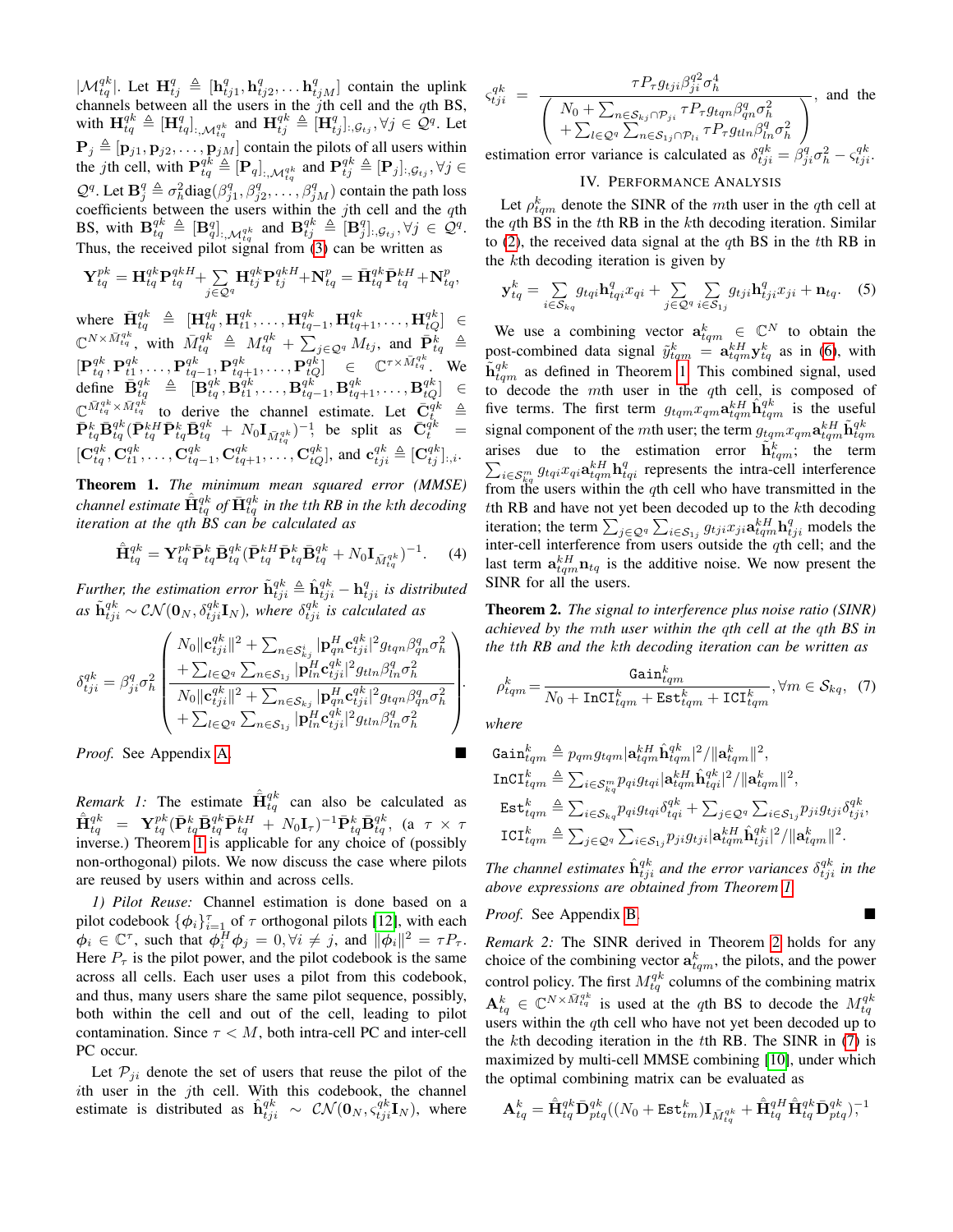$$
\tilde{y}_{tqm}^k = g_{tqm}x_{qm}\mathbf{a}_{tqm}^{kH}\mathbf{\hat{h}}_{tqm}^{qk} - g_{tqm}x_{qm}\mathbf{a}_{tqm}^{kH}\mathbf{\tilde{h}}_{tqm}^{qk} + \sum_{i \in S_{kq}^m} g_{tqi}x_{qi}\mathbf{a}_{tqm}^{kH}\mathbf{h}_{tqi}^{q} + \sum_{j \in \mathcal{Q}^q}\sum_{i \in S_{1j}} g_{tji}x_{ji}\mathbf{a}_{tqm}^{kH}\mathbf{h}_{tji}^{q} + \mathbf{a}_{tqm}^{kH}\mathbf{n}_{tq}.
$$
\n
$$
= ((N_0 + \text{Est}_{tm}^k)\mathbf{I}_N + \hat{\mathbf{H}}_{tq}^{qk}\bar{\mathbf{D}}_{ptq}^{qk}\hat{\mathbf{H}}_{tq}^{qH})^{-1}\hat{\mathbf{H}}_{tq}^{qk}\bar{\mathbf{D}}_{ptq}^{qk},
$$

where  $\mathbf{D}_{pj} \triangleq \text{diag}(p_{j1}, p_{j2}, \dots, p_{jM})$  contains the power coefficients of the users within the jth cell,  $\bar{\mathbf{D}}_{ptq}^{qk}$  $\begin{array}{cc} qk & \triangleq \\ ptq & \end{array}$  $[\mathbf{D}^{qk}_{ptq},\mathbf{D}^{qk}_{pt1},\ldots,\mathbf{D}^{qk}_{ptq-1},\mathbf{D}^{qk}_{ptq+1},\ldots,\mathbf{D}^{qk}_{ptQ}]\ \in \ \mathbb{C}^{\bar{M}^{qk}_{tq} \times \bar{M}^{qk}_{tq}},$  $\mathbf{D}_{ptq}^{qk} \triangleq [\mathbf{D}_{pq}]_{:, \mathcal{M}_{tq}^{qk}}$ , and  $\mathbf{D}_{ptj}^{qk} \triangleq [\mathbf{D}_{pj}]_{:, \mathcal{G}_{tj}}, \forall j \in \mathcal{Q}^q$ . We note that the above MC processing outperforms the application of SC processing applied to the MC setup [\[10\]](#page-5-9).

We now present simple and interpretable expressions for the SINR in the massive MIMO (large  $N$ ) regime, and with maximal ratio combining, i.e.,  $\mathbf{a}_{tqm}^k = \hat{\mathbf{h}}_{tqm}^{qk}$  [\[10\]](#page-5-9).

<span id="page-3-5"></span>Theorem 3. *As the number of antennas* N *gets large, the SINR with maximal ratio combining converges almost surely to*

$$
\overline{\rho}_{tqm}^k = \frac{\text{Sig}_{tqm}^k}{\epsilon_{tqm}^k (N_0 + \text{IntN} \mathbf{C}_{tqm}^k) + \text{IntN} \mathbf{C}_{tqm}^k},\tag{8}
$$

where  $\texttt{Sig}^k_{tqm}$  is the desired signal,  $\texttt{IntNC}^k_{tqm}$  represents the non-coherent interference, and  $\texttt{IntC}_{tqm}^k$  represents the *coherent interference. These can be evaluated as*

$$
\epsilon_{tqm}^{k} = \begin{pmatrix} N_0 ||\mathbf{c}_{tqm}^{qk}||^2 + \sum_{n \in \mathcal{S}_{kj}} |\mathbf{p}_m^H \mathbf{c}_{tqm}^{qk} |^2 g_{tqn} \beta_{qn}^q \sigma_h^2 \\ + \sum_{l \in \mathcal{Q}^q} \sum_{n \in \mathcal{S}_{1j}} |\mathbf{p}_m^H \mathbf{c}_{tqm}^{qk} |^2 g_{tln} \beta_{ln}^q \sigma_h^2 \end{pmatrix},
$$
\n
$$
\text{Sig}_{tqm}^{k} = N p_{qm} g_{tqm} (\epsilon_{tqm}^k)^2,
$$
\n
$$
\text{IntNC}_{tqm}^{k} = \begin{pmatrix} p_{qm} g_{tqm} \delta_{tqm}^{qk} + \sum_{n \in \mathcal{S}_{kj}} p_{qn} g_{tqn} \beta_{qn}^q \sigma_h^2 \\ + \sum_{l \in \mathcal{Q}^q} \sum_{n \in \mathcal{S}_{1j}} p_{ln} g_{tln} \beta_{ln}^q \sigma_h^2 \end{pmatrix},
$$
\n
$$
\text{IntC}_{tqm}^{k} = N \begin{pmatrix} \sum_{n \in \mathcal{S}_{kj}} |\mathbf{p}_m^H \mathbf{c}_{tqm}^{qk} |^2 p_{qn} g_{tqn} \beta_{qn}^{q2} \sigma_h^4 \\ + \sum_{l \in \mathcal{Q}^q} \sum_{n \in \mathcal{S}_{1j}} |\mathbf{p}_m^H \mathbf{c}_{tqm}^{qk} |^2 p_{ln} g_{tln} \beta_{ln}^{q2} \sigma_h^4 \end{pmatrix}.
$$

*Proof.* See Appendix [C.](#page-6-0)

*Remark 3:* Int $NC_{tqm}^k$  represents the non-coherent interference that arises due to estimation errors, intra-cell interference, and inter-cell interference. Int $C_{tqm}^k$  is the coherent interference that arises due to intra-cell PC and inter-cell PC. The former does not scale with the number of antennas  $N$ , whereas the latter scales linearly with N. Both inter-cell PC and inter-cell interference degrade the performance of the system [\[9\]](#page-5-8), and thus it is vital to account for both while analyzing the performance of IRSA.

# V. NUMERICAL RESULTS

In this section, the derived SINR analysis is used to evaluate the throughput of MC IRSA via Monte Carlo simulations and provide insights into the impact of various system parameters on the performance of the system. In each simulation, we generate independent realizations of the user locations, the access pattern matrix, and the channels. The throughput in each run is calculated as described in Sec. [II-1,](#page-1-2) and the effective system throughput is calculated by averaging over the runs. We consider a set of  $Q = 9$  square cells, stacked in a  $3 \times 3$  grid, and report the performance of the center cell [\[5\]](#page-5-4).

<span id="page-3-3"></span><span id="page-3-0"></span>

Fig. 2: Effect of load L with  $\tau = M$ .

<span id="page-3-4"></span>

Fig. 3: Impact of pilot length  $\tau$  with  $N = 32$ .

Each cell has  $M$  users spread uniformly at random across an area of  $250 \times 250$  m<sup>2</sup>, with the BS at the center [\[10\]](#page-5-9).<sup>[1](#page-3-1)</sup>

The results in this section are for  $T = 50$  RBs,  $N_s = 10^3$ Monte Carlo runs,  $\sigma_h^2 = 1$ , SINR threshold  $\gamma_{\text{th}} = 10$ . The number of users contending for the  $T$  RBs in each cell is computed based on the load L as  $M = \lfloor LT \rfloor$ . The path loss is calculated as  $\beta_{ji}^q$  (dB) = -37.6 log<sub>10</sub>( $d_{ji}^q$ /10m), where  $d_{ji}^q$ is the distance of the *i*th user in the *j*th cell from the  $q$ th BS [\[10\]](#page-5-9). The pilot sequences are chosen as the columns of the  $\tau \times \tau$  discrete Fourier transform matrix normalized to have the  $\tau \times \tau$  discrete Fourier transform matrix normalized to have<br>column norm  $\sqrt{\tau P_{\tau}}$ . The soliton distribution [\[7\]](#page-5-6) with  $d_{\text{max}} =$ 8 maximum repetitions is used to generate the repetition factor  $d_{ji}$ , for the *i*th user in the *j*th cell, whose access vector is formed by uniformly randomly choosing  $d_{ii}$  RBs from T RBs without replacement  $[3]$ .<sup>[2](#page-3-2)</sup> The access pattern matrix is formed by stacking the access vectors of all the users. The power level is set to  $P = P<sub>\tau</sub> = 10$  dBm [\[10\]](#page-5-9) and  $N<sub>0</sub>$  is chosen such that

<span id="page-3-1"></span><sup>&</sup>lt;sup>1</sup>Due to path loss inversion, the area of the cell does not significantly affect the throughput, but affects the *area spectral efficiency*, which we do not analyze here.

<span id="page-3-2"></span><sup>&</sup>lt;sup>2</sup>The soliton distribution has been shown to achieve  $96\%$  of the throughput that can be achieved with the optimal repetition distribution [\[6\]](#page-5-5).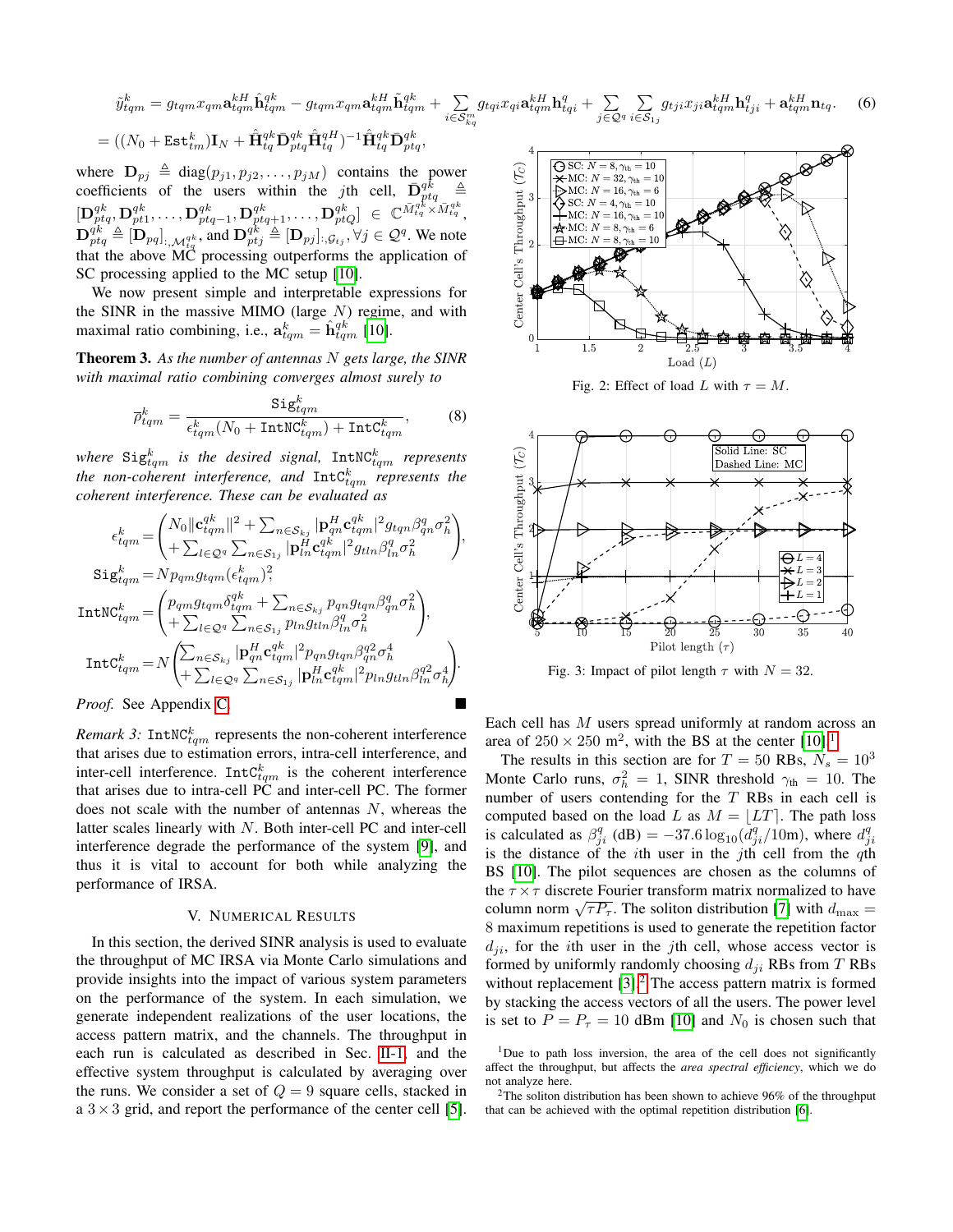<span id="page-4-0"></span>

Fig. 4: Effect of number of antennas N with  $\tau = M$ .

<span id="page-4-1"></span>

Fig. 5: Impact of SNR with  $\tau = M$ .

the data and pilot SNR are 10 dB, unless otherwise stated.

In Fig. [2,](#page-3-3) we show the effect of the load  $L$  on the center cell's throughput  $\mathcal{T}_C$ . All the curves increase linearly till a peak, which is the desired region of operation, and then drop quickly to zero as the system becomes interference limited. All the users' packets are successfully decoded in the linear region of increase, and at high L, beyond the peak, the throughputs drop to zero. For  $N = 8, \gamma_{\text{th}} = 10$ , we see a 70% drop in the peak throughput from  $T_C = 4$  at  $L = 4$  for SC to  $T_C = 1.2$  at  $L = 1.2$  for MC. This is because users face a high degree of inter-cell interference in the MC setup, unlike the SC setup, especially at high  $L$ . In the SC setup, the peak throughput reduces from  $\mathcal{T}_C = 4$ for  $N = 8$  to  $T_C = 3$  at  $L = 3$  for  $N = 4$ . This trend is similar to the MC setup for which the peak throughputs are  $\mathcal{T}_C = 4, 2.6, 1.2$  for  $N = 32, 16, 8$ , respectively. This is because the system's interference suppression ability with MMSE combining reduces as we decrease  $N$  [\[10\]](#page-5-9). This holds true with  $\gamma_{\text{th}} = 6$  also, which corresponds to a lower SINR threshold, and consequently higher  $\mathcal{T}_C$ . To summarize, at high L, there is a high degree of inter-cell interference which SC processing does not account for, resulting in a substantial drop in performance.

Fig. [3](#page-3-4) studies the impact of the pilot length  $\tau$ . The

performance of SC IRSA at all  $L$  is optimal (note that the throughput is upper bounded by L) for  $\tau > 10$ . In MC IRSA, nearly optimal throughputs are achieved for  $L = 1, 2, 3$  at  $\tau = 10, 30, 40$ , respectively. The throughput for  $L = 4$  does not improve much with  $\tau$ . At high L, the impact of inter-cell interference is severe, as expected. Increasing  $\tau$  implies that each cell has a higher number of orthogonal pilots, and hence can help in reducing intra-cell PC, but the system is still impacted by inter-cell PC and inter-cell interference. Thus, we see that MC IRSA requires significantly higher  $\tau$  (at least 4 − 5x) to overcome inter-cell PC and inter-cell interference to achieve the same performance as that of SC IRSA.

In Fig. [4,](#page-4-0) we study the effect of N for  $L = 1, 2, 3, 4$ , with  $SNR = 10, -5$  dB. Nearly optimal throughputs can be achieved with  $N = 8, 16, 32, 32$  for SNR = 10 dB, and with  $N = 64$  for SNR =  $-5$  dB. The system performance improves because of the array gain and higher interference suppression ability at high  $N$ . This aids in reducing not only intra-cell interference, but also inter-cell interference. However, as discussed in *Remark 3*, the SINRs of the users have a coherent interference component that scales with N. Thus, while an increase in N helps reducing intra-cell interference and inter-cell interference, and improves the system performance, it does not reduce intra-cell PC and inter-cell PC. Similar observations about  $N$  can be made where we study the impact of SNR in Fig. [5.](#page-4-1) At very low SNR, the system is noise limited, and increasing  $N$  does not help increase the throughput, which is at zero. For  $N = 16$ , the throughput is always zero and nearly zero for  $L = 4$  and  $L = 3$ , respectively. Optimal throughputs are obtained at higher SNRs for  $N = 32$  and 64. Since boosting transmit powers of the users scales both the signal and interference components equally, the SINR does not increase, and therefore the system performance saturates with SNR. To summarize, increasing  $\tau$ , N, and the SNR can judiciously help reduce the impact of intra-cell PC and inter-cell PC, as well as intra-cell interference and inter-cell interference.

### VI. CONCLUSIONS

This paper studied the effect of MC interference, namely inter-cell PC and inter-cell interference, on the performance of IRSA. The users across cells perform path loss inversion with respect to their own BSs and employ a  $\tau$ -length pilot codebook for channel estimation. Firstly, the channel estimates were derived, accounting for path loss, MIMO fading, intra-cell PC, and intra-cell interference. The corresponding SINR of all the users were derived accounting for channel estimation errors, inter-cell PC, and inter-cell interference. It was seen that MC IRSA had a significant degradation in performance compared to SC IRSA, even resulting in up to 70% loss of throughput in certain regimes. Recuperating this loss requires at least  $4 - 5x$  larger pilot length in MC IRSA to yield the same performance as that of SC IRSA. Increasing  $\tau$ , N, and SNR helped improve the performance of MC IRSA. These results underscore the importance of accounting for multiuser interference in analyzing IRSA in multi-cell settings. Future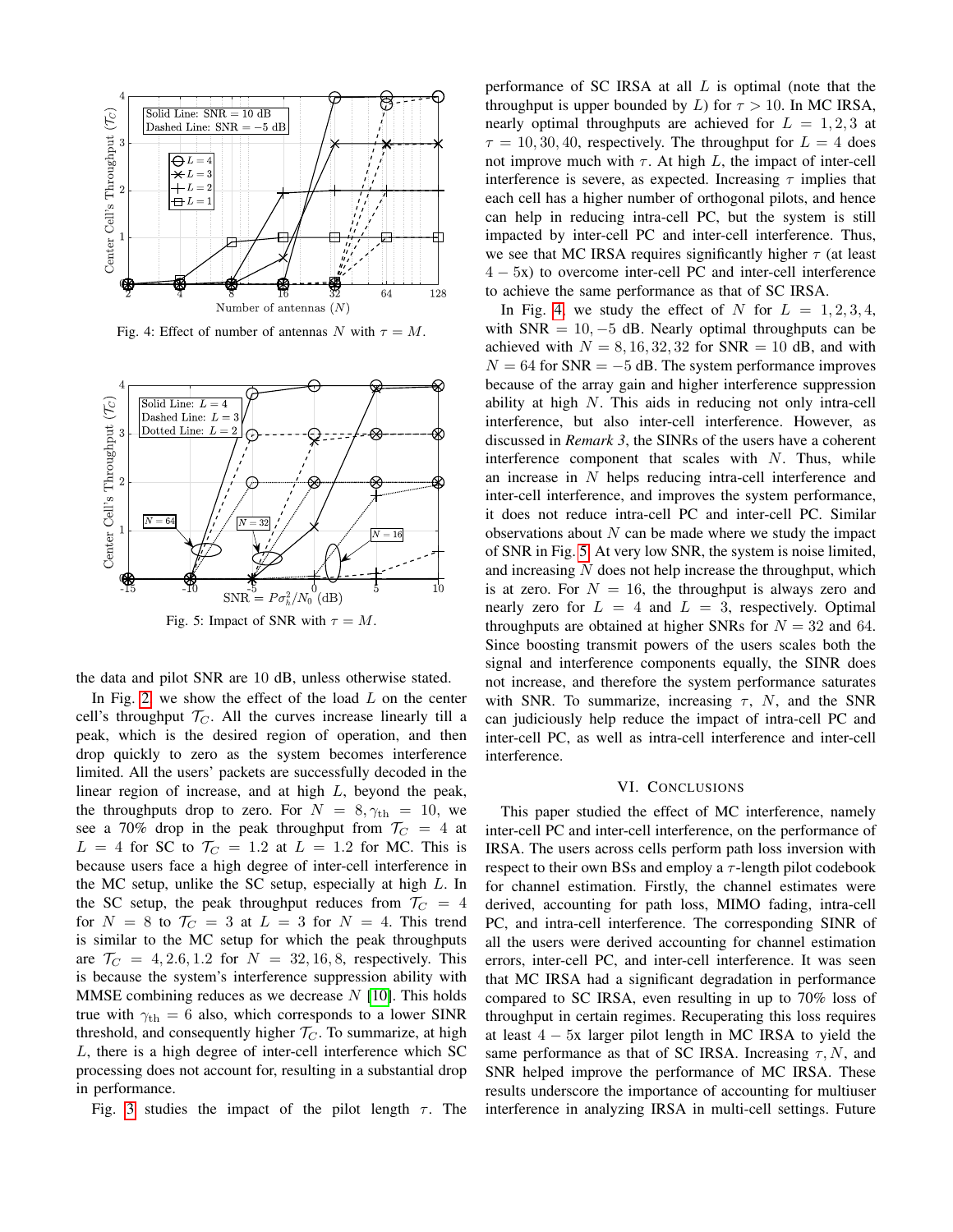work could include design of optimal pilot sequences to reduce PC and density evolution [\[3\]](#page-5-2) to obtain the asymptotic throughput.

#### **REFERENCES**

- <span id="page-5-0"></span>[1] X. Chen, D. W. K. Ng, W. Yu, E. G. Larsson, N. Al-Dhahir, and R. Schober, "Massive access for 5G and beyond," *IEEE J. Sel. Areas Commun.*, vol. 39, no. 3, pp. 615–637, 2021.
- <span id="page-5-1"></span>[2] N. H. Mahmood, H. Alves, O. A. López, M. Shehab, D. P. M. Osorio, and M. Latva-Aho, "Six key features of machine type communication in 6G," in *2020 6G SUMMIT*, 2020.
- <span id="page-5-2"></span>[3] G. Liva, "Graph-based analysis and optimization of contention resolution diversity slotted ALOHA," *IEEE Trans. Commun.*, vol. 59, no. 2, pp. 477–487, February 2011.
- <span id="page-5-3"></span>[4] Y. Wu, X. Gao, S. Zhou, W. Yang, Y. Polyanskiy, and G. Caire, "Massive access for future wireless communication systems," *IEEE Wireless Commun.*, vol. 27, no. 4, pp. 148–156, 2020.
- <span id="page-5-4"></span>[5] N. Krishnan, R. D. Yates, and N. B. Mandayam, "Uplink linear receivers for multi-cell multiuser MIMO with pilot contamination: Large system analysis," *IEEE Trans. Wireless Commun.*, vol. 13, pp. 4360–4373, 2014.
- <span id="page-5-5"></span>[6] E. E. Khaleghi, C. Adjih, A. Alloum, and P. Muhlethaler, "Near-far effect on coded slotted ALOHA," in *Proc. PIMRC*, Oct 2017.
- <span id="page-5-6"></span>[7] C. R. Srivatsa and C. R. Murthy, "Throughput analysis of PDMA/IRSA under practical channel estimation," in *Proc. SPAWC*, July 2019.
- <span id="page-5-7"></span>[8] C. R. Srivatsa and C. R. Murthy, "On the impact of channel estimation on the design and analysis of IRSA based systems," *arXiv:2112.07242*, 2021.
- <span id="page-5-8"></span>[9] J. Jose, A. Ashikhmin, T. L. Marzetta, and S. Vishwanath, "Pilot contamination and precoding in multi-cell TDD systems," *IEEE Trans. Wireless Commun.*, vol. 10, no. 8, pp. 2640–2651, 2011.
- <span id="page-5-9"></span>[10] E. Björnson, J. Hoydis, and L. Sanguinetti, *Massive MIMO Networks: Spectral, Energy, and Hardware Efficiency*, 2017.
- <span id="page-5-10"></span>[11] C. R. Srivatsa and C. R. Murthy, "User activity detection for irregular repetition slotted ALOHA based MMTC," *arXiv:2111.06140*, 2021.
- <span id="page-5-11"></span>[12] F. Mirhosseini, A. Tadaion, and S. M. Razavizadeh, "Spectral efficiency of dense multicell massive MIMO networks in spatially correlated channels," *IEEE Trans. Veh. Technol.*, vol. 70, pp. 1307–1316, 2021.
- <span id="page-5-15"></span>[13] R. Couillet and M. Debbah, *Random matrix methods for wireless communications*. Cambridge University Press, 2011.

#### <span id="page-5-12"></span>APPENDIX A: PROOF OF THEOREM [1](#page-2-0)

The minimum mean squared error (MMSE) channel estimate  $\hat{\mathbf{H}}_{tq}^{qk}$  of the channel matrix  $\bar{\mathbf{H}}_{tq}^{qk}$  in the tth RB in the kth decoding iteration at the  $q$ th BS can be calculated as

$$
\hat{\mathbf{H}}_{tq}^{qk} = \mathbf{Y}_{tq}^{pk} \bar{\mathbf{P}}_{tq}^{k} \bar{\mathbf{B}}_{tq}^{qk} (\bar{\mathbf{P}}_{tq}^{kH} \bar{\mathbf{P}}_{tq}^{k} \bar{\mathbf{B}}_{tq}^{qk} + N_0 \mathbf{I}_{\bar{M}_{tq}^{qk}})^{-1}.
$$
 (9)

*1) Channel estimation:* The received signal is first vectorized as

$$
\overline{\mathbf{y}}_{tq}^{k} \triangleq \text{vec}(\mathbf{Y}_{tq}^{pk}) = (\overline{\mathbf{P}}_{tq}^{k*} \otimes \mathbf{I}_{N})\mathbf{h}_{tq}^{k} + \overline{\mathbf{n}}_{tq}, \qquad (10)
$$

where  $\mathbf{h}_{tq}^k \triangleq \text{vec}(\bar{\mathbf{H}}_{tq}^{qk}), \ \bar{\mathbf{n}}_{tq} \triangleq \text{vec}(\mathbf{N}_{tq}^p)$ , and  $\otimes$  is the Kronecker product. The MMSE estimate is  $\hat{\mathbf{h}}_{tq}^{k} \triangleq \mathbb{E}_{\mathbf{z}}[\mathbf{h}_{tq}^{k}],$ where  $\mathbf{z} = \overline{\mathbf{y}}_{tq}^k$ . The estimation error  $\tilde{\mathbf{h}}_{tq}^k \triangleq \hat{\mathbf{h}}_{tq}^k - \mathbf{h}_{tq}^k$  is uncorrelated with the estimate and with z. The conditional statistics of a Gaussian random vector x are

$$
\mathbb{E}_{\mathbf{z}}\left[\mathbf{x}\right] = \mathbb{E}\left[\mathbf{x}\right] + \mathbf{K}_{\mathbf{x}\mathbf{z}}\mathbf{K}_{\mathbf{z}\mathbf{z}}^{-1}\left(\mathbf{z} - \mathbb{E}\left[\mathbf{z}\right]\right),\tag{11}
$$

$$
\mathbf{K}_{\mathbf{xx}|\mathbf{z}} = \mathbf{K}_{\mathbf{xx}} - \mathbf{K}_{\mathbf{xz}} \mathbf{K}_{\mathbf{zz}}^{-1} \mathbf{K}_{\mathbf{zx}}.
$$
 (12)

Here,  $K_{xx}$ ,  $K_{xx|z}$ , and  $K_{xz}$  are the unconditional covariance of x, the conditional covariance of x conditioned on z, and the cross-covariance of  $x \& z$  respectively. From [\(11\)](#page-5-14), the MMSE estimate  $\hat{\mathbf{h}}_{tq}^{k}$  of the channel can be evaluated as

$$
\hat{\mathbf{h}}_{tq}^k = \mathbb{E} \left[ \mathbf{h}_{tq}^k \right] + \mathbb{E} \left[ \mathbf{h}_{tq}^k \overline{\mathbf{y}}_{tq}^{kH} \right] \mathbb{E} [\overline{\mathbf{y}}_{tq}^k \overline{\mathbf{y}}_{tq}^{kH}]^{-1} (\overline{\mathbf{y}}_{tq}^k - \mathbb{E} \left[ \overline{\mathbf{y}}_{tq}^k \right]).
$$

The terms in the above expression can be calculated as

$$
\mathbb{E}\left[\mathbf{h}_{tq}^{k}\overline{\mathbf{y}}_{tq}^{kH}\right] = \bar{\mathbf{B}}_{tq}^{qk}\bar{\mathbf{P}}_{tq}^{kT} \otimes \mathbf{I}_{N}, \mathbb{E}[\overline{\mathbf{y}}_{tq}^{k}\overline{\mathbf{y}}_{tq}^{kH}] = (\bar{\mathbf{P}}_{tq}^{k*}\bar{\mathbf{B}}_{tq}^{qk}\bar{\mathbf{P}}_{tq}^{kT} + N_{0}\mathbf{I}_{\tau}) \otimes \mathbf{I}_{N}, \hat{\mathbf{h}}_{tq}^{k} = (\bar{\mathbf{B}}_{tq}^{qk}\bar{\mathbf{P}}_{tq}^{kT} (\bar{\mathbf{P}}_{tq}^{k*}\bar{\mathbf{B}}_{tq}^{qk}\bar{\mathbf{P}}_{tq}^{kT} + N_{0}\mathbf{I}_{\tau})^{-1} \otimes \mathbf{I}_{N})\overline{\mathbf{y}}_{tq}^{k},
$$

and thus, the MMSE estimate  $\hat{\mathbf{H}}_{tq}^{qk}$  of  $\bar{\mathbf{H}}_{tq}^{qk}$  is

kH

$$
\hat{\mathbf{H}}_{tq}^{qk} = \mathbf{Y}_{tq}^{pk} (\bar{\mathbf{P}}_{tq}^{k} \bar{\mathbf{B}}_{tq}^{qk} \bar{\mathbf{P}}_{tq}^{kH} + N_0 \mathbf{I}_{\tau})^{-1} \bar{\mathbf{P}}_{tq}^{k} \bar{\mathbf{B}}_{tq}^{qk} \tag{13}
$$
\n
$$
\stackrel{(a)}{=} \mathbf{Y}_{tq}^{pk} \bar{\mathbf{P}}_{tq}^{k} \bar{\mathbf{B}}_{tq}^{qk} (\bar{\mathbf{P}}_{tq}^{kH} \bar{\mathbf{P}}_{tq}^{k} \bar{\mathbf{B}}_{tq}^{qk} + N_0 \mathbf{I}_{\bar{M}_{tq}^{qk}})^{-1}, \tag{14}
$$

where (a) follows from  $(AB + I)^{-1}A = A(BA + I)^{-1}$ .

2) *Error variance:* The conditional covariance of  $h_{tji}^q$  is calculated conditioned on the knowledge of  $z = \hat{h}^{qk}_{tji}$ . Let  $\bar{\mathbf{C}}_t^{qk} \triangleq \bar{\mathbf{P}}_{tq}^k \bar{\mathbf{B}}_{tq}^{qk} (\bar{\mathbf{P}}_{tq}^{kH} \bar{\mathbf{P}}_{tq}^k \bar{\mathbf{B}}_{tq}^{qk} + N_0 \mathbf{I}_{\bar{M}_{tq}^{qk}})^{-1}$ be split as  $\bar{\mathbf{C}}_t^{qk} =$  $[\mathbf{C}_{tq}^{qk}, \mathbf{C}_{t1}^{qk}, \dots, \mathbf{C}_{tq-1}^{qk}, \mathbf{C}_{tq+1}^{qk}, \dots, \mathbf{C}_{tQ}^{qk}],$  and  $\mathbf{c}_{tji}^{qk} \triangleq [\mathbf{C}_{tj}^{qk}]_{:,i}.$ Thus, we can evaluate

$$
\begin{aligned} \mathbf{K}_{\mathbf{h}_{tji}^q\mathbf{h}_{tji}^q} &= \mathbb{E}[\mathbf{h}_{tji}^q\mathbf{h}_{tji}^{qH}] = \beta_{ji}^q \sigma_h^2 \mathbf{I}_N, \\ \mathbf{K}_{\mathbf{h}_{tji}^q\mathbf{z}} &= \mathbb{E}[\mathbf{h}_{tji}^q\hat{\mathbf{h}}_{tji}^{qH}] = \mathbf{p}_{ji}^H \mathbf{c}_{tji}^{qk} g_{tji} \beta_{ji}^q \sigma_h^2 \mathbf{I}_N, \\ \mathbf{K}_{\mathbf{z}\mathbf{z}} &= \begin{pmatrix} N_0 ||\mathbf{c}_{tji}^{qk}||^2 + \sum_{n \in \mathcal{S}_{kj}} |\mathbf{p}_{qn}^H \mathbf{c}_{tji}^{qk}|^2 g_{tqn} \beta_{qn}^q \sigma_h^2 \\ + \sum_{l \in \mathcal{Q}^q} \sum_{n \in \mathcal{S}_{1j}} |\mathbf{p}_{ln}^H \mathbf{c}_{tji}^{qk}|^2 g_{tln} \beta_{ln}^q \sigma_h^2 \end{pmatrix} \mathbf{I}_N. \end{aligned}
$$

Thus, the conditional covariance is

$$
\mathbf{K}_{\mathbf{h}_{tji}^q\mathbf{h}_{tji}^q|\mathbf{z}} = \mathbf{K}_{\mathbf{h}_{tji}^q\mathbf{h}_{tji}^q} - \mathbf{K}_{\mathbf{h}_{tji}^q\mathbf{z}} \mathbf{K}_{\mathbf{z}\mathbf{z}}^{-1} \mathbf{K}_{\mathbf{z}\mathbf{h}_{tji}^q} \triangleq \delta_{tji}^{qk} \mathbf{I}_N,
$$

where  $\delta_{tji}^{qk}$  is calculated as

$$
\delta_{tji}^{qk} = \beta_{ji}^{q} \sigma_h^2 \left( \frac{N_0 ||\mathbf{c}_{tji}^{qk}||^2 + \sum_{n \in S_{kj}^i} |\mathbf{p}_{qn}^H \mathbf{c}_{tji}^{qk}|^2 g_{tqn} \beta_{qn}^q \sigma_h^2}{N_0 ||\mathbf{c}_{tji}^{qk}||^2 + \sum_{n \in S_{kj}} |\mathbf{p}_{ln}^H \mathbf{c}_{tji}^{qk}|^2 g_{tln} \beta_{ln}^q \sigma_h^2}{|\mathbf{b}_{n}^H \mathbf{c}_{tji}^{qk}|^2 + \sum_{n \in S_{kj}} |\mathbf{p}_{qn}^H \mathbf{c}_{tji}^{qk}|^2 g_{tqn} \beta_{qn}^q \sigma_h^2}{+\sum_{l \in \mathcal{Q}^q} \sum_{n \in S_{1j}} |\mathbf{p}_{ln}^H \mathbf{c}_{tji}^{qk}|^2 g_{tln} \beta_{ln}^q \sigma_h^2} \right)
$$

.

The conditional autocorrelation follows as

$$
\begin{aligned} \mathbb{E}_{\mathbf{z}}[\mathbf{h}_{tji}^q\mathbf{h}_{tji}^{qH}] &= \mathbf{K}_{\mathbf{h}_{tji}^q\mathbf{h}_{tji}^q\vert \mathbf{z}} + \mathbb{E}_{\mathbf{z}}[\mathbf{h}_{tji}^q]\mathbb{E}_{\mathbf{z}}[\mathbf{h}_{tji}^q]^H \\ &= \delta_{tji}^{qk}\mathbf{I}_N + \hat{\mathbf{h}}_{tji}^{qk}\hat{\mathbf{h}}_{tji}^{qkH}. \end{aligned}
$$

The unconditional and conditional means of the estimation error are  $\mathbb{E}[\tilde{\mathbf{h}}_{tji}^{qk}] = \mathbb{E}[\hat{\mathbf{h}}_{tji}^{qk} - \mathbf{h}_{tji}^{q}] = 0$  and  $\mathbb{E}_{\mathbf{z}}[\tilde{\mathbf{h}}_{tji}^{qk}] =$  $\mathbb{E}_{\mathbf{z}}[\hat{\mathbf{h}}_{tji}^{qk} - \mathbf{h}_{tji}^{q}] = \hat{\mathbf{h}}_{tji}^{qk} - \hat{\mathbf{h}}_{tji}^{qk} = 0$ . The conditional autocovariance of the error therefore simplifies as

$$
\begin{aligned} \mathbf{K}_{\tilde{\mathbf{h}}_{tji}^{qk}}\tilde{\mathbf{h}}_{tji}^{qk}|\mathbf{z} &= \mathbb{E}_{\mathbf{z}}[\tilde{\mathbf{h}}_{tji}^{qk}\tilde{\mathbf{h}}_{tji}^{qkH}] \\ &= \mathbb{E}_{\mathbf{z}}[\mathbf{h}_{tji}^{q}\mathbf{h}_{tji}^{qH}] - \hat{\mathbf{h}}_{tji}^{qk}\hat{\mathbf{h}}_{tji}^{qkH} = \delta_{tji}^{qk}\mathbf{I}_{N}, \end{aligned}
$$

<span id="page-5-14"></span>and thus,  $\delta_{tji}^{qk}$  is also the variance of the estimation error.

## <span id="page-5-13"></span>APPENDIX B: PROOF OF THEOREM [2](#page-2-1)

In order to calculate the SINR, we first evaluate the power of the received signal, which is calculated conditioned on the knowledge of the channel estimates  $\mathbf{z} \triangleq \text{vec}(\hat{\mathbf{H}}_{tq}^{qk})$  as  $\mathbb{E}_{\mathbf{z}}[|\tilde{y}_{tqm}^{k}|^2] = \mathbb{E}_{\mathbf{z}}[|\sum_{i=1}^{5}T_i|^2].$  Since noise is uncorrelated with data,  $\mathbb{E}_{\mathbf{z}}[T_1 T_5^H] = \mathbb{E}_{\mathbf{z}}[T_2 T_5^H] = \mathbb{E}_{\mathbf{z}}[T_3 T_5^H] =$